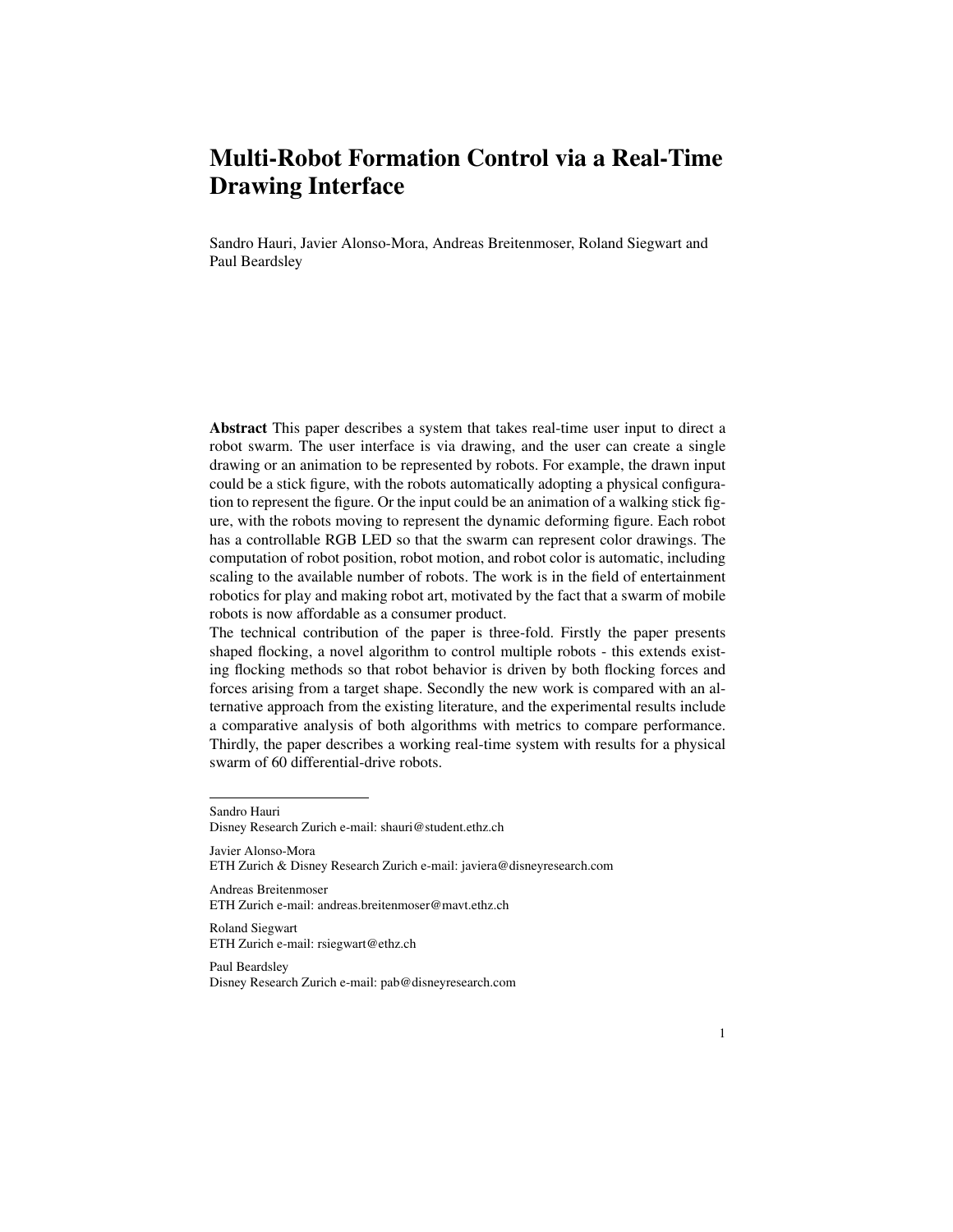## 1 Introduction

The goal of this work is to allow a non-expert user to represent drawings and animations with a robot swarm. Previous work has demonstrated the artistic potential of robot swarms but the focus has been on abstract visual effects. In contrast, this work describes how to create representational images with robots. A user can make a drawing and the robots will adopt a physical configuration and colors to represent the drawing as shown in Figure 1. Or the user can create an animation by (a) creating an initial shape and moving it, or (b) creating a sequence of keyframe drawings, and the robots will move to represent the animation.



Fig. 1 At left, the user interface for creation of drawings and animations. At right, the experimental setup and the robot representation of the fish drawing. Robots around the perimeter are docked in battery chargers, and the robots automatically move between the workspace and the chargers as required.

The motivation for a drawing interface is that it is an intuitive way for a nonexpert user to direct a swarm. It is not feasible for a user to explicitly control every robot in a swarm because of the large number of degrees of freedom - 3 DOF for the location of each robot, 2 DOF for velocity (on the ground plane), and 3 DOF for color. Existing flocking algorithms already offer a way for a user to direct a whole swarm, but they do not offer any possibility for representational visual effect. In contrast, our goal with the drawing interface is to allow a user to easily create representational robot art. Our approach has been to build on the power of existing flocking algorithms, and extend them to incorporate shape.

The work belongs in the field of entertainment robotics. The falling price of robots like the ones in Figure 1 makes for an affordable consumer product. For example, the hardware components of a differential-drive robot with IR communication and RGB LED cost as little as \$5, although the robot used in these experiments presents a higher cost. Common portable devices such as smartphones would be suitable to provide the user interface. (The system in this paper uses a fixed overhead camera, but a hand-held device with camera is also a feasible approach for controlling the swarm).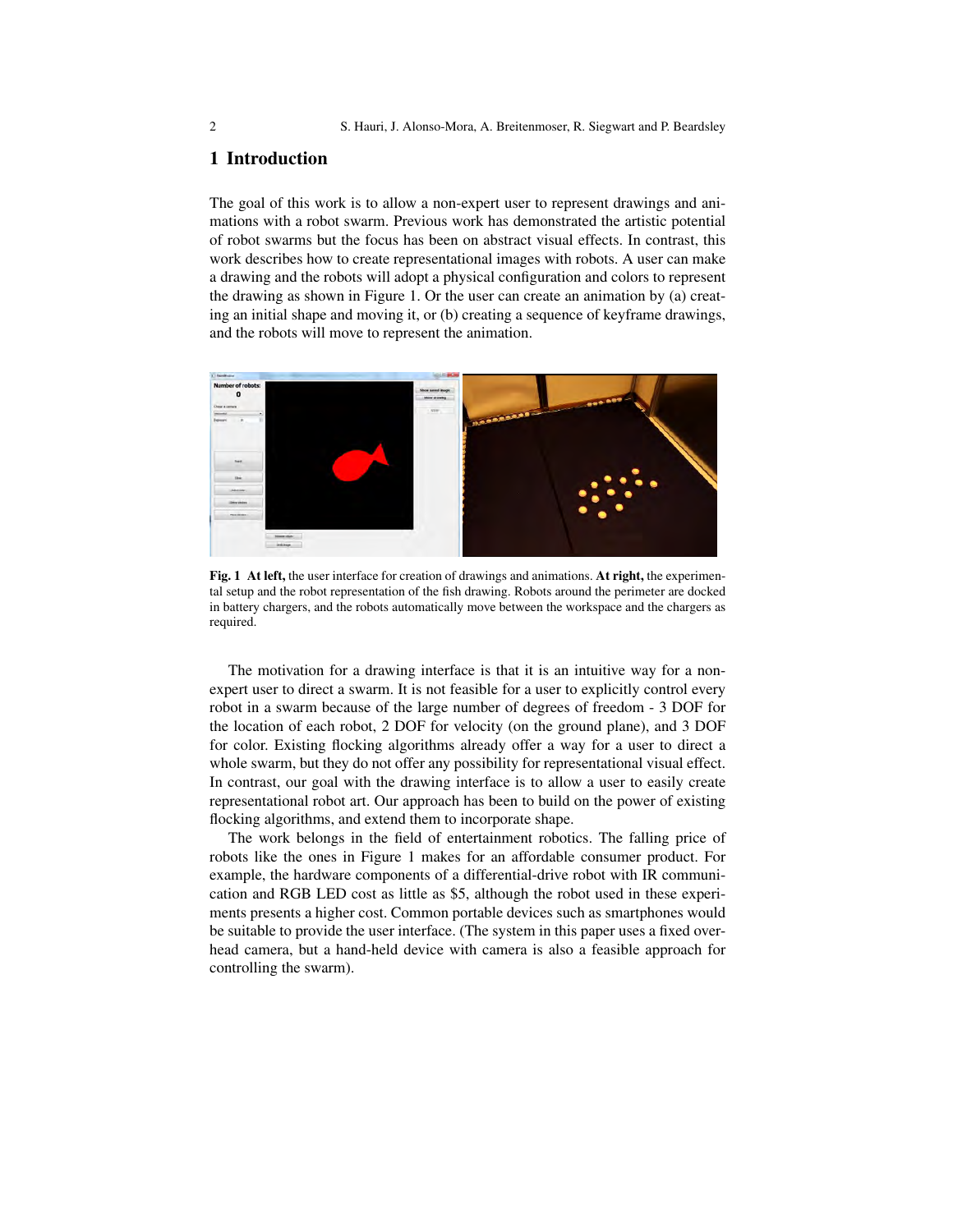The primary contribution of the paper is shaped flocking, a method for formation control. It combines traditional flocking forces with forces arising from a target shape. It draws on the power of flocking to produce collective motion that is visually compelling, and adds the ability to achieve formations with desired shapes.

Flocking is a non-explicit approach to guiding a multi-robot system, with robot motion being emergent from the flocking forces. A completely alternative approach is to do a geometric analysis of a target shape, and explicitly determine the goal positions of individual robots within the shape. Algorithms for such a goal-directed approach, in particular Voronoi coverage, already exist in the research literature. To provide a comparative analysis, we do a head-to-head comparison of shaped flocking and a goal-directed approach [2] in Section 5.

## 2 Related Work

Outside of robotics, shape constraints have been extensively studied in computer graphics and crowd simulation.

Takahashi et al. [13] achieves smooth transformations between key frames in crowd simulation, using a spectral-based approach, where a transformation is made on the Delauney triangulation from the one key frame to the next. In a next step, a social force field is introduced to avoid collisions. In [5], the complexity of the agent formation is reduced and described only by mean and deviation. It presents a decoupled controller to move and transform a group of robots, but only for simple cases as ellipses and rectangles. In a crowd simulation, Gu [6] samples the outline of the desired shape first and then fills the rest of the shape area using grid points. The agents are assigned to their goal positions by finding correspondences from the current position and the goal deployment. These correspondences are found separately for the outline and the inner part of the shape. The collision avoidance is created by repulsive forces between agents. Rubenstein [10] shows a way to automatically scale the size of the displayed image, so that all robots can fit in the shape. It works without knowing the number of robots in the display, but the robots agree on a factor of the image scale, that is increased, if robots do not fit into the image or reduced, if there is unfilled space around the robot.

A way of controlling coverage in real mobile sensor networks is implemented in [11], where each robot can approximate its weighted Voronoi cell by knowing its local sensor values.

Reynolds famously published a method of simulating the flocking behavior of birds in 1987 [9], using only three behavioral rules to create global bird migration motions. A lot of attention has been given to theoretical and practical research on Reynolds' rules. Olfati-Saber showed in [8], that all three Reynolds rules can be expressed with a simple control law, that uses attractive and repulsive forces between the robots. Additionally to this, forces of the environment can be added, to affect the behavior of the swarm. The control laws are proven to be stable and collision free for simulated point-agents. Flocking with real non-holonomic robots was achieved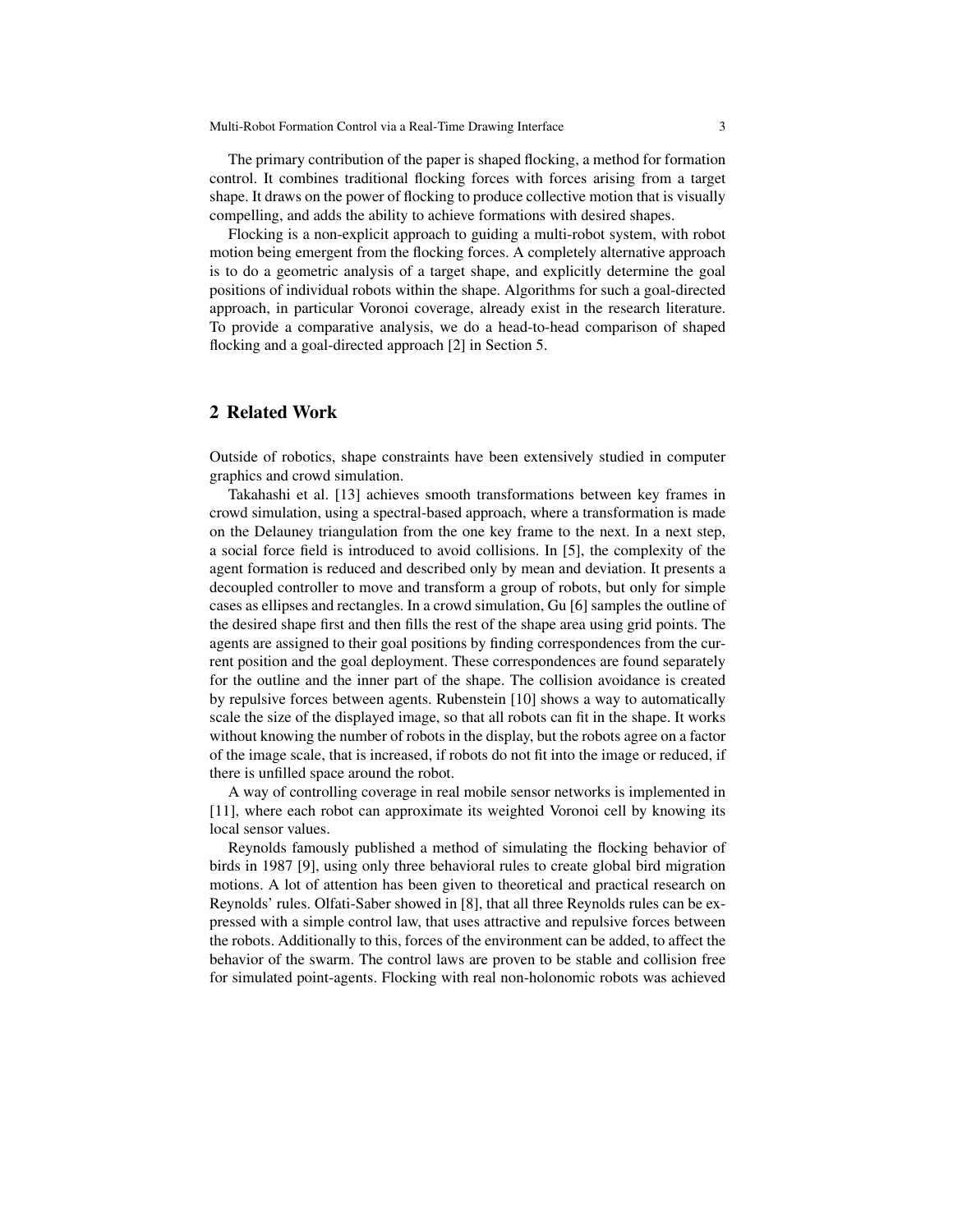by Antonelli [4] by defining a set of rules, how a robot has to react to achieve a specific task, like obstacle avoidance, collision avoidance and approaching the goal. The correct rule is then chosen by a supervisor, which adapts the priority of the rule. In both [3] and [14], shape constraints are created by taking random samples within the wanted shape with a later relaxation to distribute the sample points more evenly. While [14] generally uses a random assignment from agents to those sampling points, [3] minimizes the squared distances of the swarm. In [3], additional constraint at intermediate times can be set and therefore make agents or even the center of the swarm meet exact constraints at specific times. Ho [7] presents a way to control the navigation of a flocking swarm, while navigating through obstacles and along paths with strong curvatures. They assume a flock that already has a given shape, where the connections between the agents is known. The motion of the flock is not rigid, but flexible, which leads to a natural flow of the swarm. Syamsuddin [12] also uses sample points of a skeleton to simulate particles forming a human body. Each particle is attracted by a fixed number of neighboring sample points that are next to each other. Since the particles all start at about the same position and are not real, the assignment and collision avoidance do not matter. The forces are designed in a way, that the particles can follow the sample points without oscillation. A force for obstacle avoidance is also introduced, which allows for simulations including obstacles.

#### 3 Representing Drawings and Animations

This section describes the method for taking a drawing or animation created on the drawing interface and realizing it with robots.

## *3.1 Representing a Static Drawing*

The starting point is the traditional flocking approach defined by Reynolds [9]. Flocking behavior is achieved using three steering rules which define forces between agents -

- Cohesion steer towards the average position of neighboring agents
- Alignment steer towards the average heading of neighboring agents
- Separation steer to avoid close proximity with neighboring agents

The rules can be implemented in different ways, and the formulation here draws on Olfati-Saber [8]. An agent  $r_i$  has location  $q_i$  and holonomic velocity  $p_i$ . It can sense agents within a range  $r_{\alpha}$ . A pair of agents  $r_i$  to  $r_j$  has a connecting line  $\mathbf{n}_{ij}$ , and an associated variable *ai j* -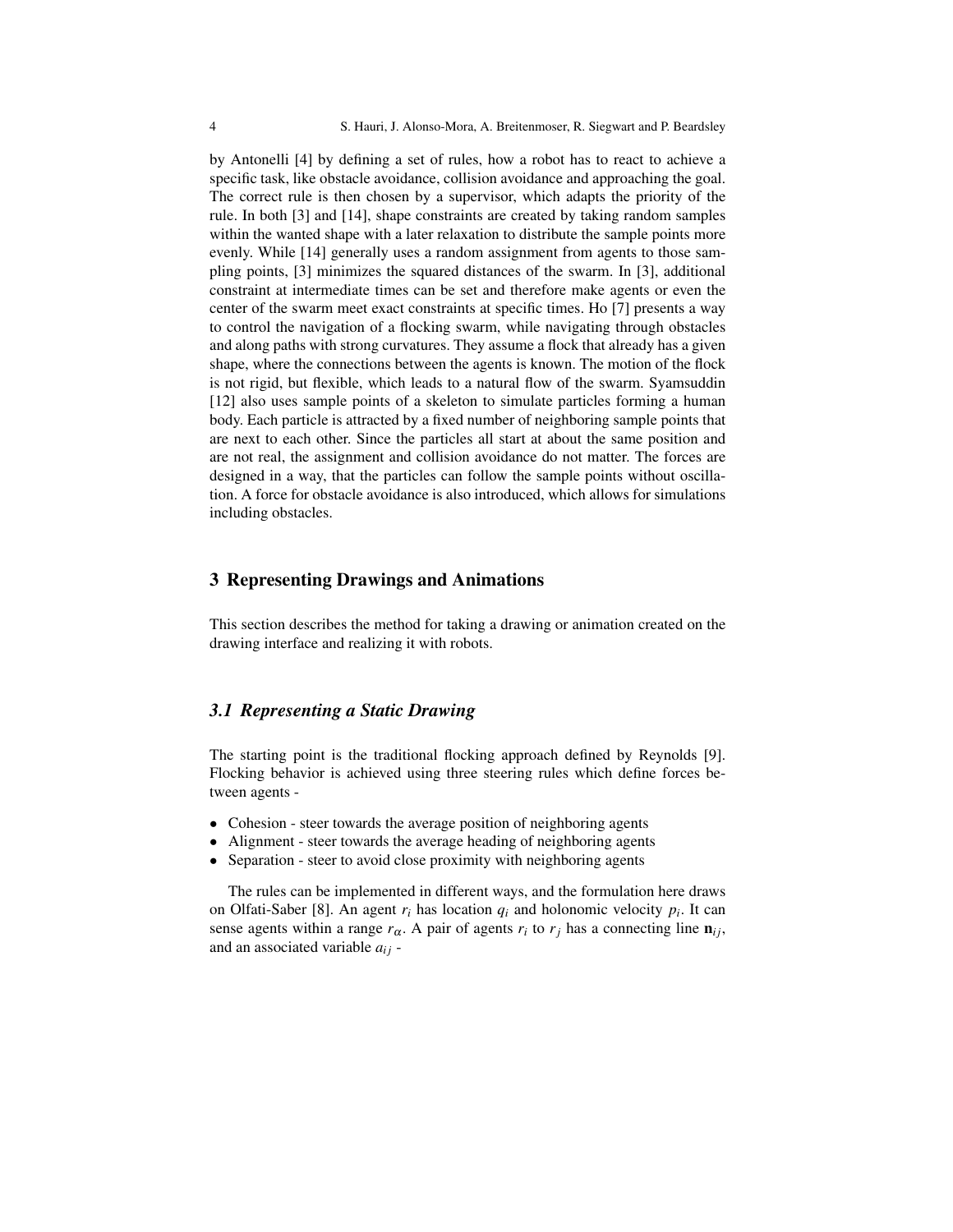Multi-Robot Formation Control via a Real-Time Drawing Interface 5

$$
a_{ij} = \begin{cases} 1 & \text{if } ||q_i - q_j|| \le r_\alpha \\ 0 & \text{otherwise} \end{cases}
$$
 (1)

where  $||q_j - q_i||$  is the Euclidean distance between agent  $r_i$  and  $r_j$ .

Olfati-Saber showed that the following formulation for acceleration  $u_i$  of agent  $r_i$  incorporates all three Reynolds' rules if the robots are sufficiently close -

$$
u_i = \sum_{j \in N_i} \phi(||q_j - q_i||) \mathbf{n}_{ij} + \sum_{j \in N_i} a_{ij} (p_j - p_i),
$$
 (2)

If the agents are within sensing range,  $\phi(||q_j - q_i||)$  is a function that drives the two agents to adopt a separation  $d_{\alpha}$ . If the agents are not within sensing range then  $\phi(||q_i - q_i||)$  is 0. The second term adds a damping force between agents that drives an agent to adopt the same velocity as its neighbors. The result is flocking, an emergent collective motion of all the agents.

Parameter  $d_{\alpha}$  is critical in determining the flocking behavior. Our formulation defines  $d_{\alpha}$  based on characteristics of the target drawing. Assume that the drawing has total area is *A* and *N* is the total number of agents. Then -

$$
d_{\alpha} = 2 \cdot c_g \cdot \sqrt{\frac{A}{\pi \cdot N}},\tag{3}
$$

The parameter  $c_g$  is related to neighbor connectivity as described in Olfati-Saber.

We augment the traditional steering rules by formulating an additional steering rule called the shape-steering rule, which has the effect of causing the robots to adopt a target shape. The process is -

- The target shape is transformed from screen coordinates of the drawing interface to ground plane coordinates of the physical workspace. The transformation can be done straightforwardly and directly because the aspect ratio of the canvas in the drawing interface is the same as the aspect ratio of the physical workspace.
- For each robot, a circle  $c_i$  with radius  $R$  is constructed. Subsequent processing for robot  $r_i$  depends on whether any of the target shape is contained within  $c_i$ .
- If  $c_i$  contains none of the target shape, then the nearest boundary point  $b_i$  of the target shape is found for  $r_i$ , and the steering force is towards  $b_i$ .
- If  $c_i$  contains some of the target shape, then the center of mass  $m_i$  is computed for the parts of the target shape within  $c_i$ , and the steering force is towards  $m_i$ .

The shape-steering rule causes robots outside the shape to move towards the shape, and it causes robots on the shape perimeter to move within the shape. It has no effect on a robot whose  $c_i$  is completely within the shape. As for distribution of robots within the shape, this results from the traditional Reynolds rules because of the choice of  $d_{\alpha}$  in Equation (3).

The combined steering forces determine an acceleration, and thereby a required velocity  $p_i$ , at each robot  $r_i$  for the next iteration, suitable for holonomic robots. In fact the robots are non-holonomic, and the velocities  $p_i$  are modified to account for this as described in the next section.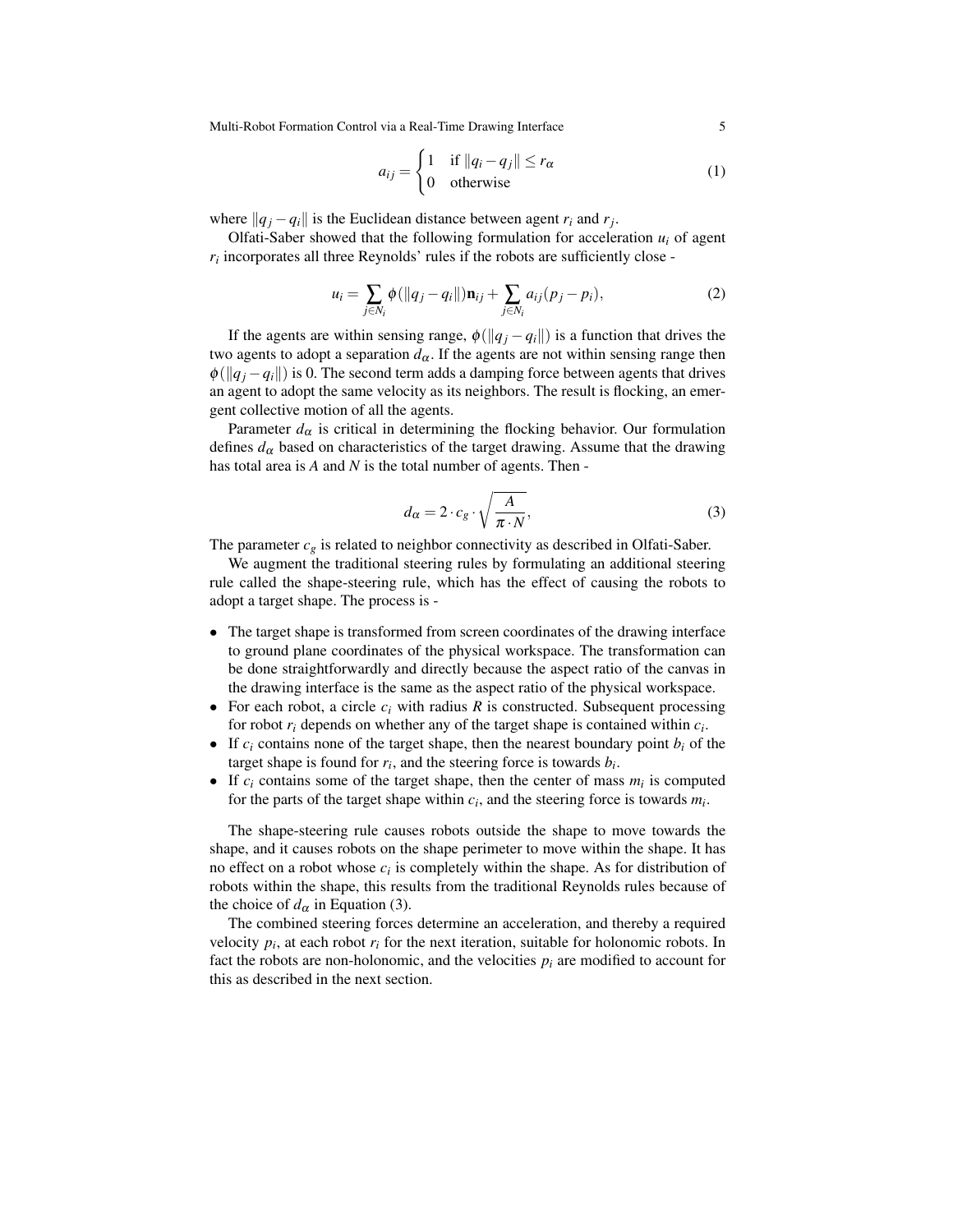If the drawing is formed by more than one shape, each of the robots is assigned to one of the shapes and ignores the other ones. The number of robots assigned to each shape can either be proportional to the area or specified by the user.

## *3.2 Implementation with Differential-Drive Robots*

A holonomic velocity defines a preferred velocity for a non-holonomic agent. The preferred velocity is achieved using the velocity mapping method in [1] as follows.

The aim is for the non-holonomic agent to achieve a trajectory within a bounded error of the trajectory of the holonomic agent. The method has two parameters. Parameter  $T_0$  is the time which determines how quickly the non-holonomic agent should achieve the orientation of the holonomic trajectory. Parameter  $\varepsilon$  is a a maximum tracking error, which enforces the proximity of the non-holonomic agent to the holonomic trajectory.

These two parameters limit the possible set of allowed holonomic velocities, as illustrated by Figure 2. If a holonomic velocity lies outside this set, it is optimally reduced to give the nearest allowed velocity. The allowed holonomic velocity is then transformed to a linear and angular velocity for the non-holonomic agent [1].



There is no explicit handling of collision avoidance in this scheme. The Reynolds steering rule for separation prevents robots coming into close proximity, and collision rarely occurs in the real system. But no guarantee of collision-free trajectories is given.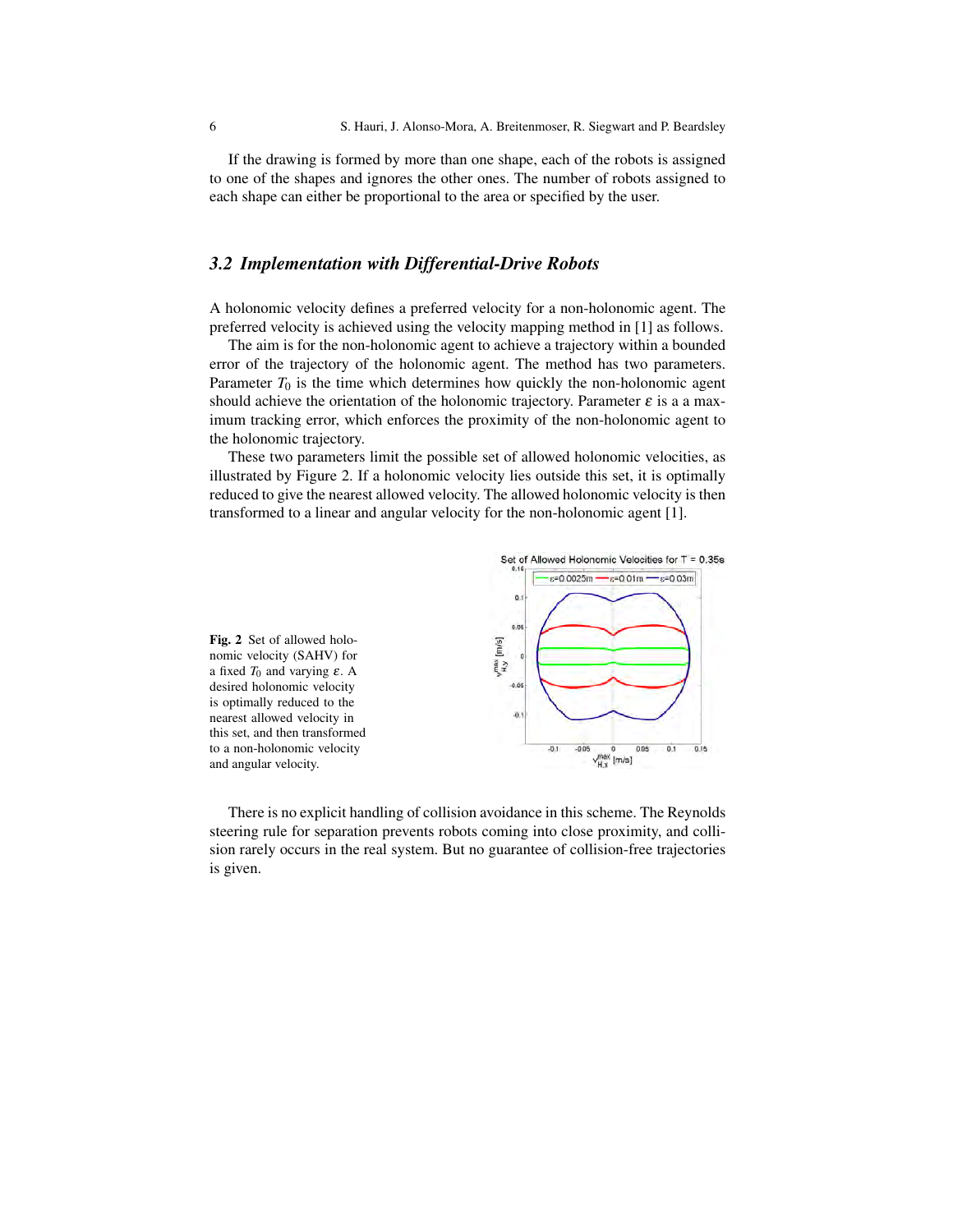Multi-Robot Formation Control via a Real-Time Drawing Interface 7

#### *3.3 Representing an Animation*

This section describes how to create a robot animation. A user interacts with the drawing interface in the following way -

- Define the first action by creating one or more shapes on the drawing interface. Then repeat the steps below for each new action.
- Define a new action by adding one or more new shapes.
- Define a new action by transforming an existing shape  $s$  to a new shape  $s'$  using translation or rotation.
- Define a new action by an unconstrained morphing of an existing shape *s* to a newly drawn shape s'.

In its most basic form, the animation is thus a sequence of drawings that can be input directly to the algorithm in Section 3.1 to drive the robots. But one important modification is needed. In the case that the user creates multiple shape pairs  $(s_i, s'_i)$ above, it is also possible to specify that the shape pairs maintain an association with the same group of robots  $g_i$ . This is useful, for example, for the case of an animated face. The robots for the eyes and mouth should not drift between different facial parts during the animation.

For the case where there are multiple triplets  $(s_i, s'_i, g_i)$ ,  $i > 1$ , the method in Section 3.1 is modified as follows. The Reynolds Separation rule is applied across all of the robots, but the Reynolds Cohesion and Alignment rules, and the new shapesteering rule, are applied separately to each triplet  $(s_i, s'_i, g_i)$ . This achieves the desired result - a user can ensure that the robots for individual components of a drawing maintain their identity as they transition through an animation. And it avoids that robots are freely redistributing across the drawing in a confusing and unwanted way.

### 4 Comparison with a Goal-Directed Approach

The shaped flocking method in Section 3 is a non-explicit way to compute robot motion, with the motion being emergent from the flocking rules. A completely alternative approach is to do a geometric analysis of a target shape, and explicitly compute the goal positions for robots within the shape. This goal-directed approach is found in [2] and is not a contribution of this paper, but it does provide a basis to assess this work by a comparative analysis.

The goal-directed approach is described next, followed by a general discussion about both approaches.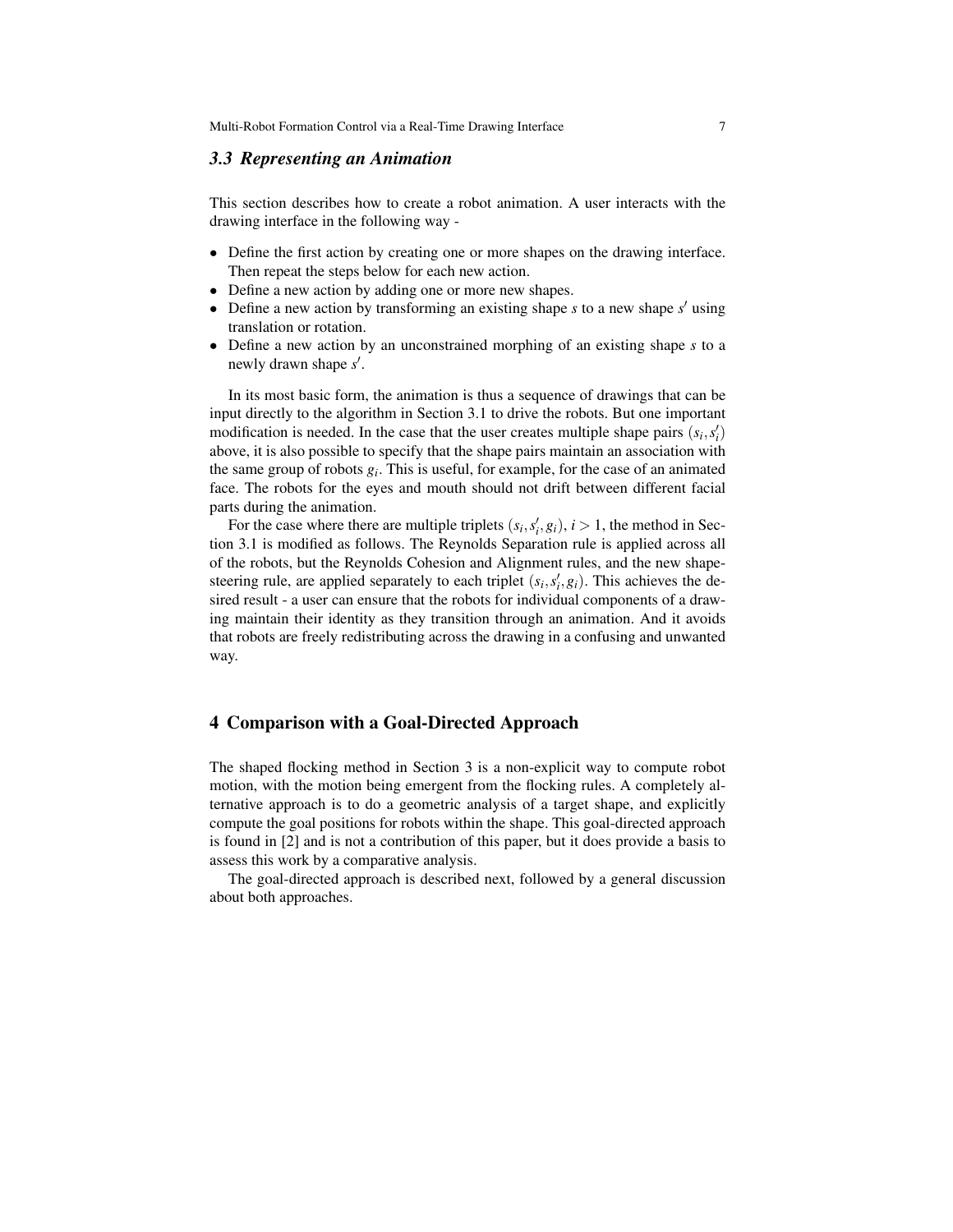#### *4.1 Goal-Directed Approach*

Given a target shape, a number of goal positions, equal to the number of robots, is determined by computing the Voronoi coverage of the target shape as described in [2]. The goal positions are fixed, and the robots are advanced to the goal positions over multiple iterations. At each iteration, each robot is associated with a goal position using some proximity criteria. Computed trajectories to reach the goals are modified as required for collision avoidance between robots. Each robot is then advanced for that iteration. The process stops when each robot is within a tolerance of its goal.

## *4.2 Discussion of Shaped Flocking and Goal-Directed Approach*

This section addresses the question of why we are investigating shaped flocking given that the existing goal-directed approach could achieve similar goals. The motivation for our work is that flocking is known to be a powerful method for producing aesthetic effects in multi-agent systems. These effects are both visually compelling and they can be readily varied by changing the steering rules. We seek to build on that, while adding the ability to represent target shapes. In contrast, the goal-directed approach is explicit and rigid, and would require new components in order to vary the computed robot motion.

More specifically, flocking has these interesting properties -

- A change in one part of a shape affects only the local robots in a flocking approach. But it requires a complete recomputation of goal positions in the goaldirected approach.
- It is straightforward to add heterogeneous behavior of agents in a flocking approach. For example, some agents can be more attractive or repulsive. Or agents can be grouped like the shape triplets described in Section 3.3.
- Steering parameters in the flocking approach provide an opportunity for automated learning of a range of aesthetic effects.

These arguments suggest that flocking can provide the most flexible basis for producing varied and compelling visual effects.

# 5 Results

In this section we discuss the execution and the results of the conducted experiments. We first describe the experimental setup and then compare specific measures for the shaped flocking and the goal-directed approach.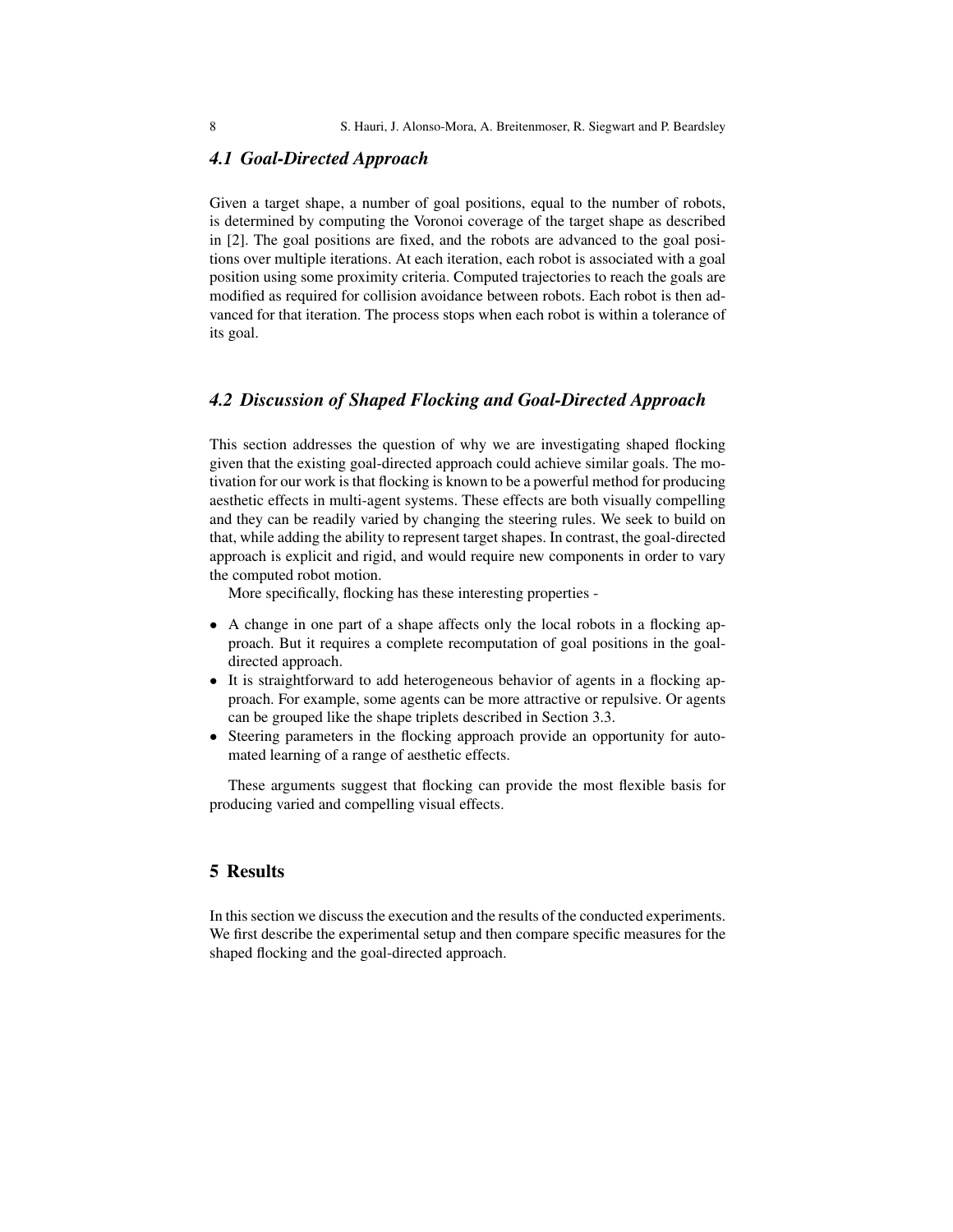#### *5.1 Experimental Setup*

The experimental setup is shown in Figure 3. There is a 2m-by-2m workspace for deployment of the robots. An overhead camera views the workspace, and a central computer provides the drawing interface (see Figure 1), tracks the robots, computes the required motion of the swarm, and sends wireless commands to direct the robots. Battery chargers line the perimeter of the workspace as shown in Figure 1, and the robots have the ability to automatically dock for recharging.

Fig. 3 The experimental setup - robots on the ground plane, overhead camera for tracking, and central computer for processing and sending wireless motion commands to the robots.



The overhead camera used for tracking is fixed at a height of 2.3 m above the deployment plane and can detect both visual and infrared light. The camera has 1600 x 1200 resolution, running at a frame rate of 10 Hz and can localize robots with precision better than 0.01 m.

Figure 4 shows the differential-drive robot used in the experiments. The RGB LED is under a translucent cover. The robot has two wheels driven by geared motors. The motors allow maximum speed of 0.5m/s. The onboard microcontroller runs a fast controller measuring the wheel speed using back-EMF of the motor. Speed commands are transmitted constantly from the host computer through a 2.4 GHz radio with a specific protocol that ensures 10Hz for up to 100 robots.

Figure 4 also shows a close-up of the charging unit. The robot docks by driving directly into the center channel of the metal component on the green strip, so that it touches the springed recharging contacts that are on either side of the channel.

Figure 5 shows examples of robot faces. Figure 6 shows an animation of a tree and Figure 7 of a fish.

# *5.2 Comparative Analysis*

Table 1 provides a comparison of the shaped flocking algorithm and the goaldirected algorithm. Both algorithms can apply to a group of robots starting from arbitrary positions, although convergence results may vary. In these experiments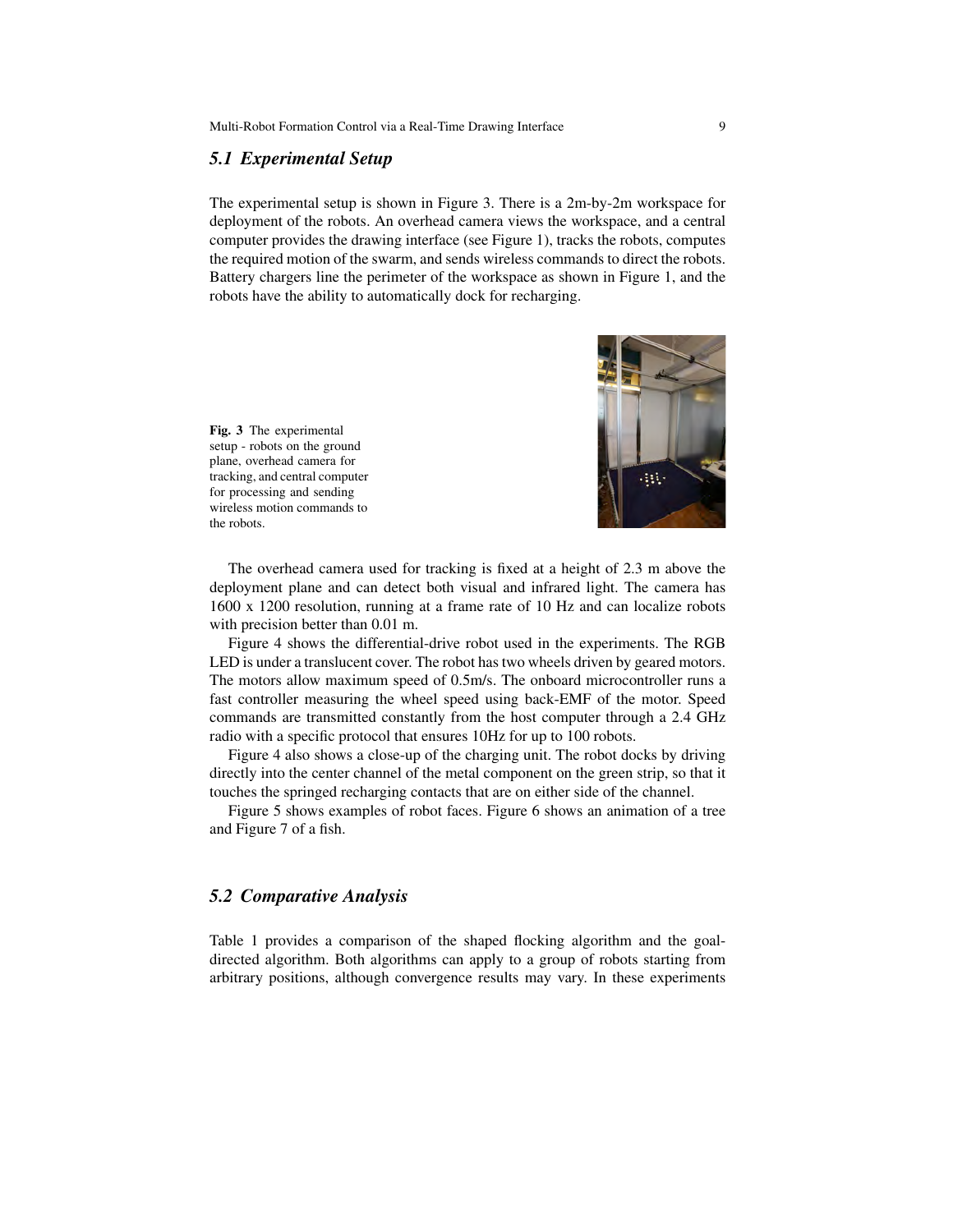

Fig. 6 Tree animation starting with flat earth at left, and growing into a full tree at right.

the robots were randomly distributed in the environment (approximately uniform distribution). The effect of the initial distribution of robots is further described in Section 5.3.

The first three rows display the time to converge to a new shape. Shaped flocking needs longer to converge to its final configuration. This is unsurprising because there are no explicit goal positions, and hence no direct motion toward the final configuration, unlike the goal-directed approach.

The coverage cost is a measure of quality of the distribution of robots through the shape and is given by

$$
C = \sum_{u \in U} \min_{i} \|q_u - q_i\|
$$
 (4)

where  $q_i$  the location of robot *i* and *U* is the set of all pixels *u* of all patterns, with coordinates *qu*.

Shaped flocking presents higher coverage cost. Again this is unsurprising because shaped flocking implicitly achieves low coverage costs via steering rules,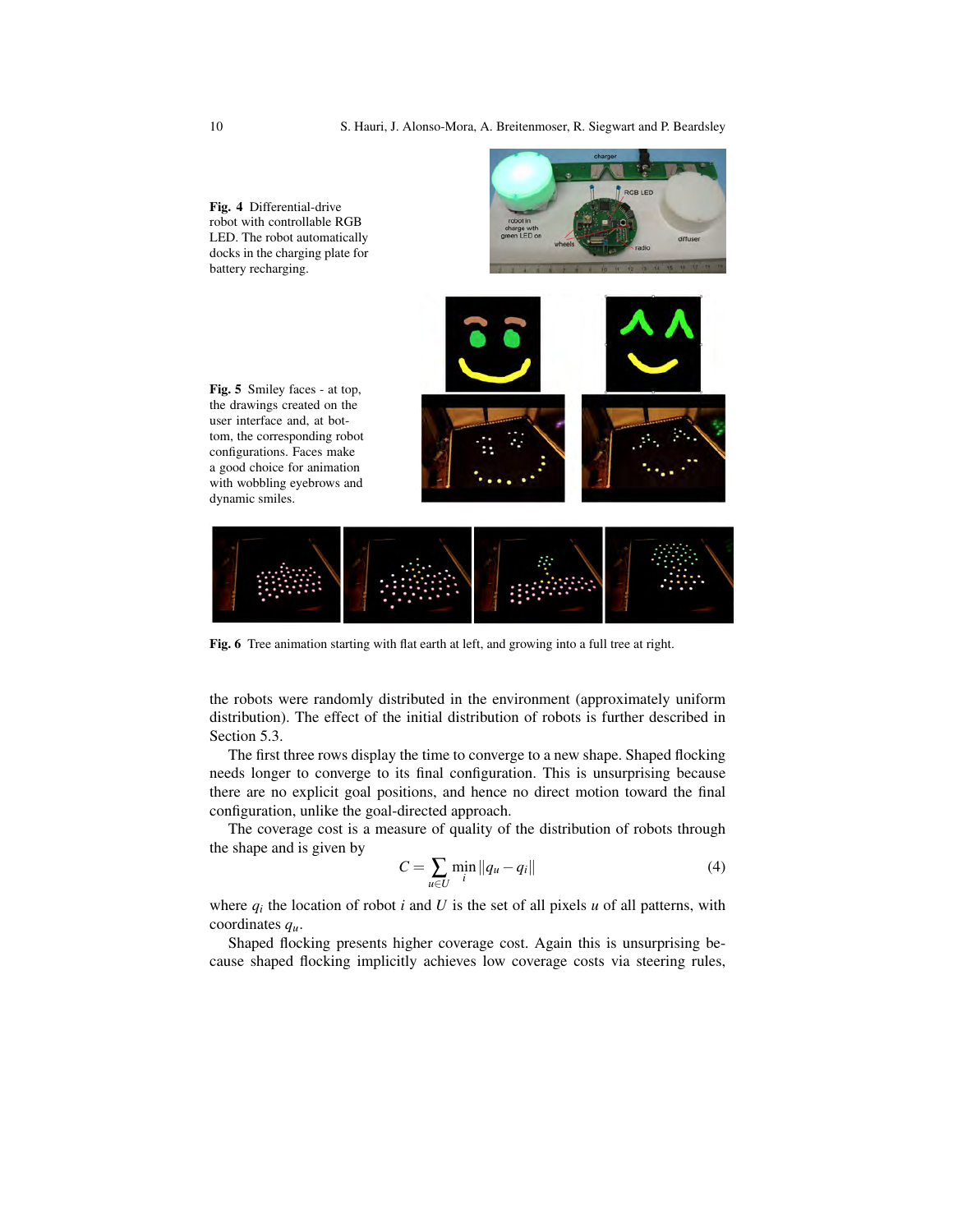whereas the goal-directed approach explicitly precomputes goal positions by minimizing the coverage cost.

| 18.1 s  |
|---------|
| $5.1$ s |
| 11.1s   |
| 2486    |
| 2553    |
| 2938    |
|         |

Table 1 Performance metrics for the shaped flocking and goal-directed algorithms.

Figure 8 shows the progression of coverage cost for the animation of the fish in Figure 7. The shaped flocking method typically shows an increase in cost at the start of a new keyframe, which then reduces as the motion proceeds. As in the discussion above, this is a consequence of the implicit nature of flocking, which is not enforcing low cost configurations of the robots during the motion.



Fig. 7 Fish animation showing motion though user defined keyframes. The image series is arranged from left to right and top to bottom.

In summary, the goal-directed approach is superior in time to convergence and in coverage cost. However shaped flocking is still the primary focus of our research because

- It is a flexible basis for future work as argued in Section 4.2.
- Flocking motion is aesthetically appealing in our experiments, although we have not identified a way to quantify this.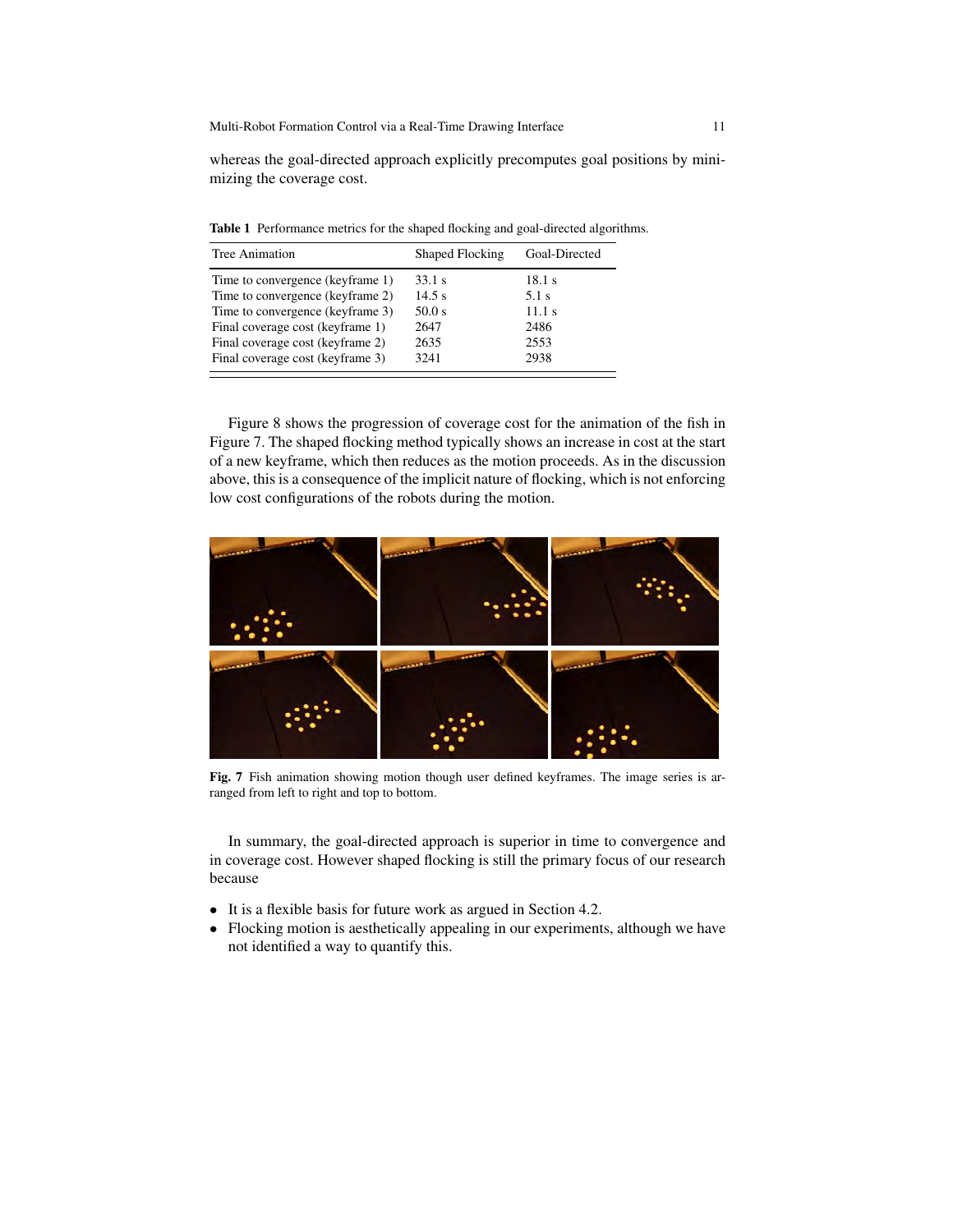

## *5.3 Bottlenecks and Convergence to Local Minima*

The experiments revealed a limitation in the shaped flocking algorithm for certain types of shape and depending on the initial conditions. Figure 9 shows an example with robotic Kanji. Once within the shape, the flocking rules disperse the robots. But for shapes with a pipe-like form, dispersion is slow i.e. it is a bottleneck problem. This is an issue where goal-direction does not encounter the same problem because goal positions are explicitly computed throughout the target shape. We have observed, as expected from the methods, that the goal-directed approach does present similar convergence results to arbitrary shapes independently of the initial conditions, whereas the shaped flocking algorithm strongly depends on the characteristics of the shape and the initial distribution of the robots (convergence to a local minima). For the latter, initial distributions that are homogeneously distributed over an area containing the shape typically present better results.

This problem requires further research. For example, additional forces toward unoccupied space in the shape could help to disperse the robots faster and drive the robots through bottlenecks. And the scaling strategy in [10] could be used to define optimal distances between robots to ensure better dispersion.



Fig. 9 Illustration of the bottleneck problem. At left, the user drawing. At center, robot start position. At right, the shape is convoluted, and diffusion of robots to achieve the shape is slow.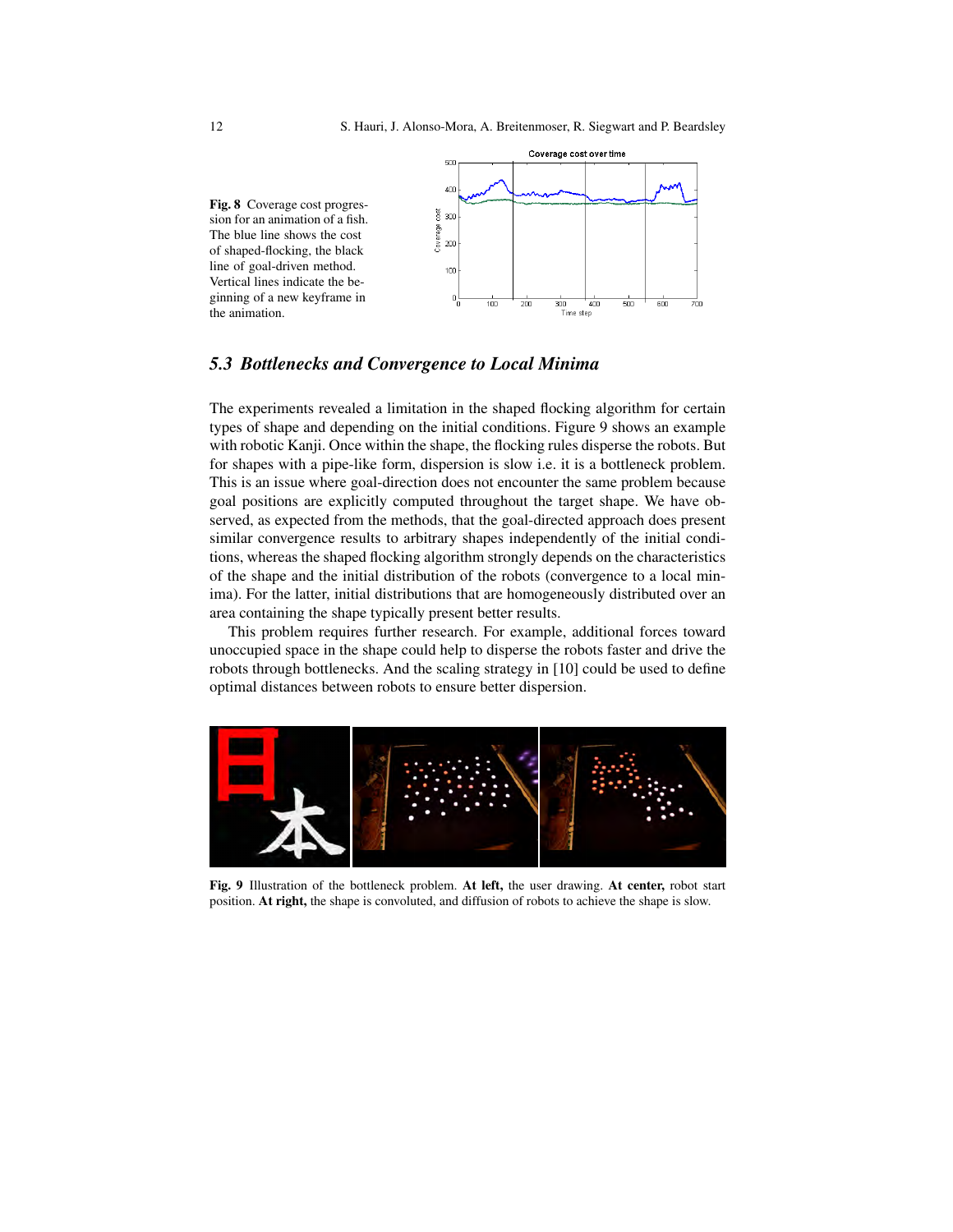#### 6 Conclusion

This paper has described shaped flocking, a novel algorithm for representing static and deforming shapes with a multi-agent system. Traditional flocking algorithms produce compelling collective motion in a group of agents. Shaped flocking extends this so that the agents additionally conform to a static or deforming shape. The algorithm was demonstrated in the context of a system that allows a user to do real-time direction of a swarm of robots via a drawing interface, in the field of entertainment robotics.

For comparison, shaped flocking was evaluated against a goal-directed approach. Conceptually the two approaches are different, with shaped flocking relying on emergent behavior to represent a target shape, while goal-direction relies on an explicit geometric analysis of the shape. Both approaches show good representational power and support real-time interaction. Although the goal-based approach shows superior results, we believe that shaped flocking is worth further investigation due to its flexibility and potential for creating robot art.

## References

- 1. Alonso-Mora, J., Breitenmoser, A., Rufli, M., Beardsley, P., Siegwart, R.: Optimal reciprocal collision avoidance for multiple non-holonomic robots. In: Proc. Int. Symp. on Distributed Autonomous Robotics Systems (2010)
- 2. Alonso-Mora, J., Breitenmoser, A., Rufli, M., Siegwart, R., Beardsley, P.: Image and animation display with multiple mobile robots. Int. Journal of Robotics Research 31, 753–773 (2012)
- 3. Anderson, M., McDaniel, E., Chenney, S.: Constrained animation of flocks. In: Proceedings of the 2003 ACM SIGGRAPH/Eurographics symposium on Computer animation, SCA '03, pp. 286–297. Eurographics Association, Aire-la-Ville, Switzerland, Switzerland (2003)
- 4. Antonelli, G., Arrichiello, F., Chiaverini, S.: Flocking for multi-robot systems via the nullspace-based behavioral control. Swarm Intelligence 4, 37–56 (2010)
- 5. Belta, C., Kumar, V.: Abstraction and control for groups of robots. Robotics, IEEE Transactions on  $20(5)$ ,  $865 - 875(2004)$
- 6. Gu, Q., Deng, Z.: Formation sketching: an approach to stylize groups in crowd simulation. In: Proceedings of Graphics Interface 2011, GI '11, pp. 1–8. Canadian Human-Computer Communications Society, School of Computer Science, University of Waterloo, Waterloo, Ontario, Canada (2011)
- 7. Ho, C., Nguyen, Q., Ong, Y.S., Chen, X.: Autonomous multi-agents in flexible flock formation. In: R. Boulic, Y. Chrysanthou, T. Komura (eds.) Motion in Games, *Lecture Notes in Computer Science*, vol. 6459, pp. 375–385. Springer Berlin / Heidelberg (2010)
- 8. Olfati-Saber, R.: Flocking for multi-agent dynamic systems: algorithms and theory. Automatic Control, IEEE Transactions on 51(3), 401 – 420 (2006)
- 9. Reynolds, C.W.: Flocks, herds and schools: A distributed behavioral model. SIGGRAPH Comput. Graph. 21, 25–34 (1987)
- 10. Rubenstein, M., Shen, W.M.: Automatic scalable size selection for the shape of a distributed robotic collective. In: Intelligent Robots and Systems (IROS), 2010 IEEE/RSJ International Conference on, pp. 508 –513 (2010)
- 11. Schwager, M., Mclurkin, J., Rus, D.: Distributed coverage control with sensory feedback for networked robots. In: in Proceedings of Robotics: Science and Systems (2006)